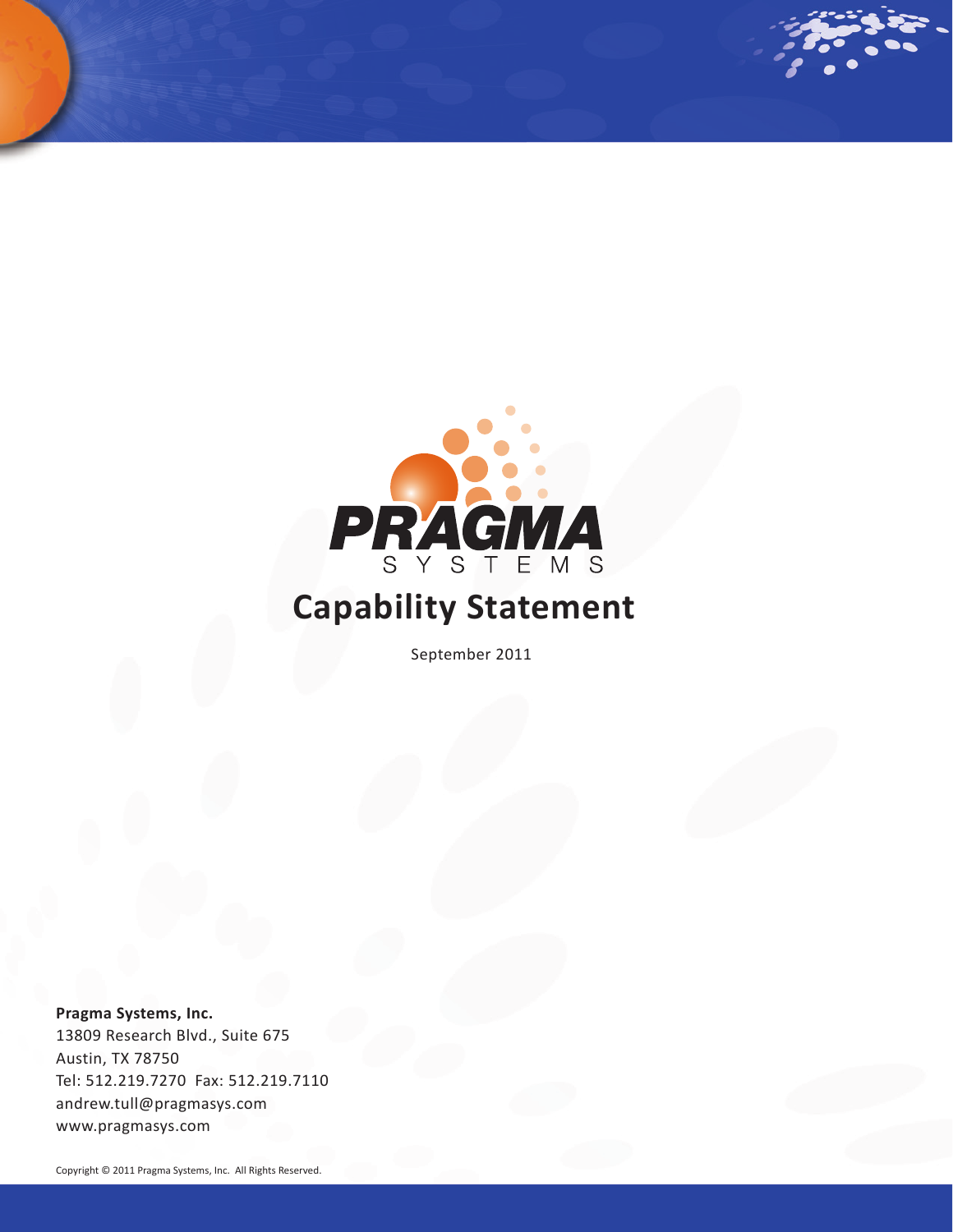## **Pragma Systems - Capability Statement**

With more than 20 years solely focused in the Windows based Telnet and SSH space, Pragma Systems has achieved a level of technical knowledge, domain expertise and industry experience to lead the market in the effectiveness and extensibility of its software solutions. We are the market leader relative to Windows based SSH, SFTP, SCP server and client technologies. Pragma Systems provides remote access and connectivity solutions that fundamentally solve the security challenges associated with remote management, file transfer, and application delivery across a networked environment.

| <b>Pragma Systems - Vendor Codes and Contract Availability</b> |                                                     |  |
|----------------------------------------------------------------|-----------------------------------------------------|--|
| <b>FIPS 140-2 Certificate</b>                                  | #1500                                               |  |
| <b>Federal Tax ID#</b>                                         | 74-2562369                                          |  |
| <b>DUNS</b>                                                    | 62-375-4660                                         |  |
| <b>NAICS</b>                                                   | 511210 and 541511                                   |  |
| <b>CAGE Code</b>                                               | OOJ44                                               |  |
| <b>GSA Schedule Contract Number(s)</b>                         | GS-35F-4363D and GS-35F-0265X                       |  |
| <b>SEWP IV#</b>                                                | NNG07DA20B                                          |  |
| <b>Other Availability</b>                                      | <b>ITES-2H and PD-CHESS</b>                         |  |
| <b>Address</b>                                                 | 13809 Research Blvd., Suite 675<br>Austin, TX 78750 |  |
| Phone                                                          | 512-219-7270                                        |  |
| Fax                                                            | 512-219-7110                                        |  |
| Website                                                        | http://www.pragmasys.com                            |  |
| <b>Contact Email</b>                                           | andrew.tull@pragmasys.com                           |  |
| We accept Purchase Orders, Credit and Purchase Cards           |                                                     |  |

2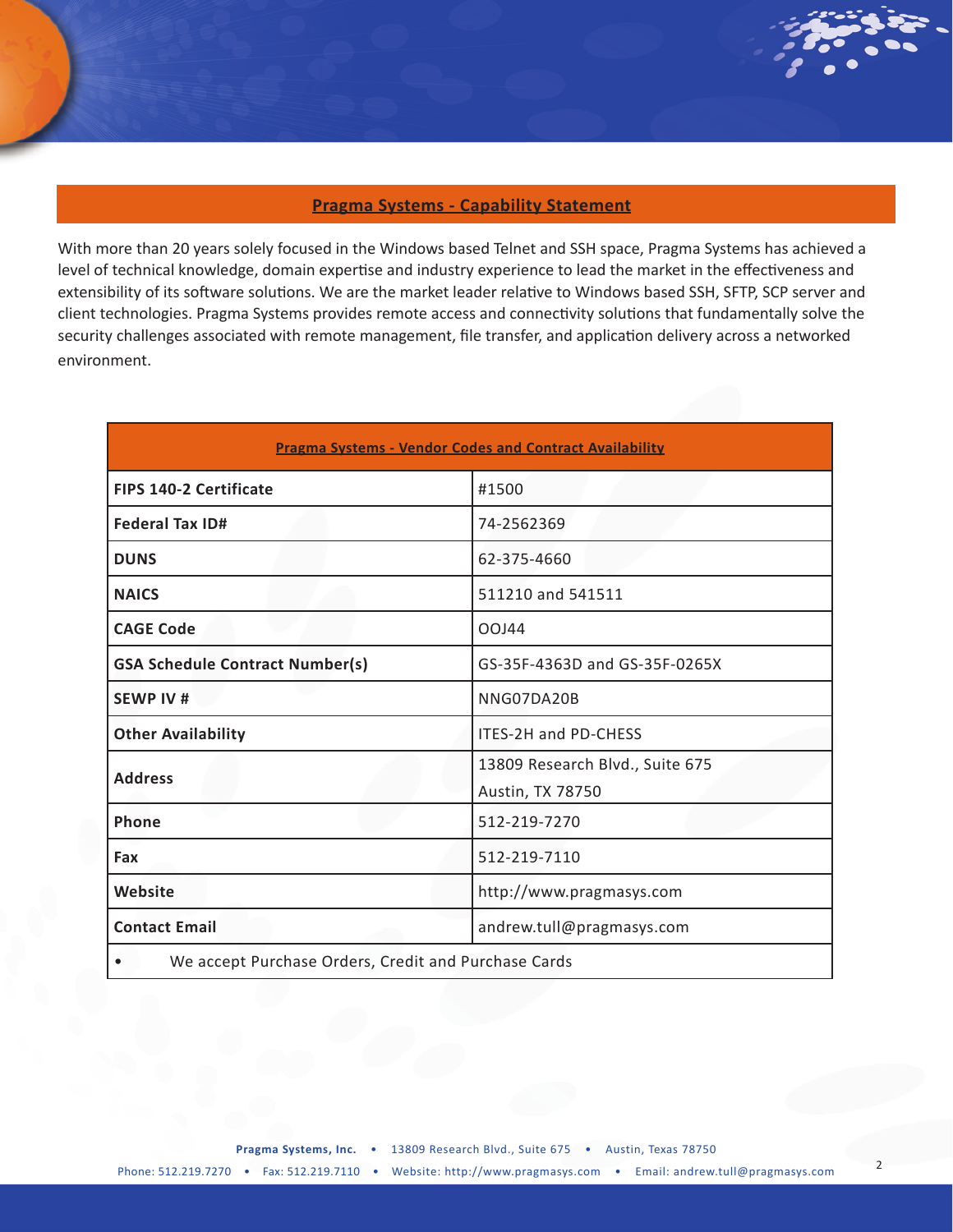| <b>Past Performance</b> |                                                      |                                                                                                                             |                                      |
|-------------------------|------------------------------------------------------|-----------------------------------------------------------------------------------------------------------------------------|--------------------------------------|
| <b>Customer</b>         |                                                      | <b>Description of Deployed Technology</b>                                                                                   | <b>Implementation</b><br><b>Date</b> |
|                         | Department of<br>Health and<br><b>Human Services</b> | Pragma Fortress SSH (Secure Shell) for Windows                                                                              | 2006                                 |
|                         | Department<br>of Treasury                            | Pragma Telnet Server for remote management of<br>geographically disperse Windows servers and clients                        | 2007                                 |
|                         | National<br>Institutes<br>of Health                  | Migration from telnet to SSH server for secure file<br>transfer of patient health information (PHI) for HIPAA<br>compliance | 2005                                 |
| andıa                   | Sandia<br>National<br>aboratories<br>Laboratories    | Secure handheld client SSH access to critical data<br>systems accessed by SNL and vendor/partner<br>resources               | 2009                                 |
|                         | SCAQMD                                               | Pragma Telnet Server for remote management of<br>geographically disperse Windows servers and clients                        | 2007                                 |
|                         | Social Security<br>Administration                    | Pragma Fortress SSH (Secure Shell) for Windows                                                                              | 2002                                 |
|                         | <b>US Air Force</b>                                  | Secure client and server file transfer and access for<br>Windows                                                            | 2008                                 |
|                         | <b>US ARMY</b>                                       | Base lined as part of WIN-T increment 2 and<br>increment 3 program for SCP access to Cisco routers                          | 2008                                 |
|                         | ARMY HQ 21st TAA                                     | SSH access to web based systems for external<br>vendor access                                                               | 2010                                 |
|                         | US Navy                                              | Pragma Fortress SSH (Secure Shell) for Windows                                                                              | 2008                                 |

3